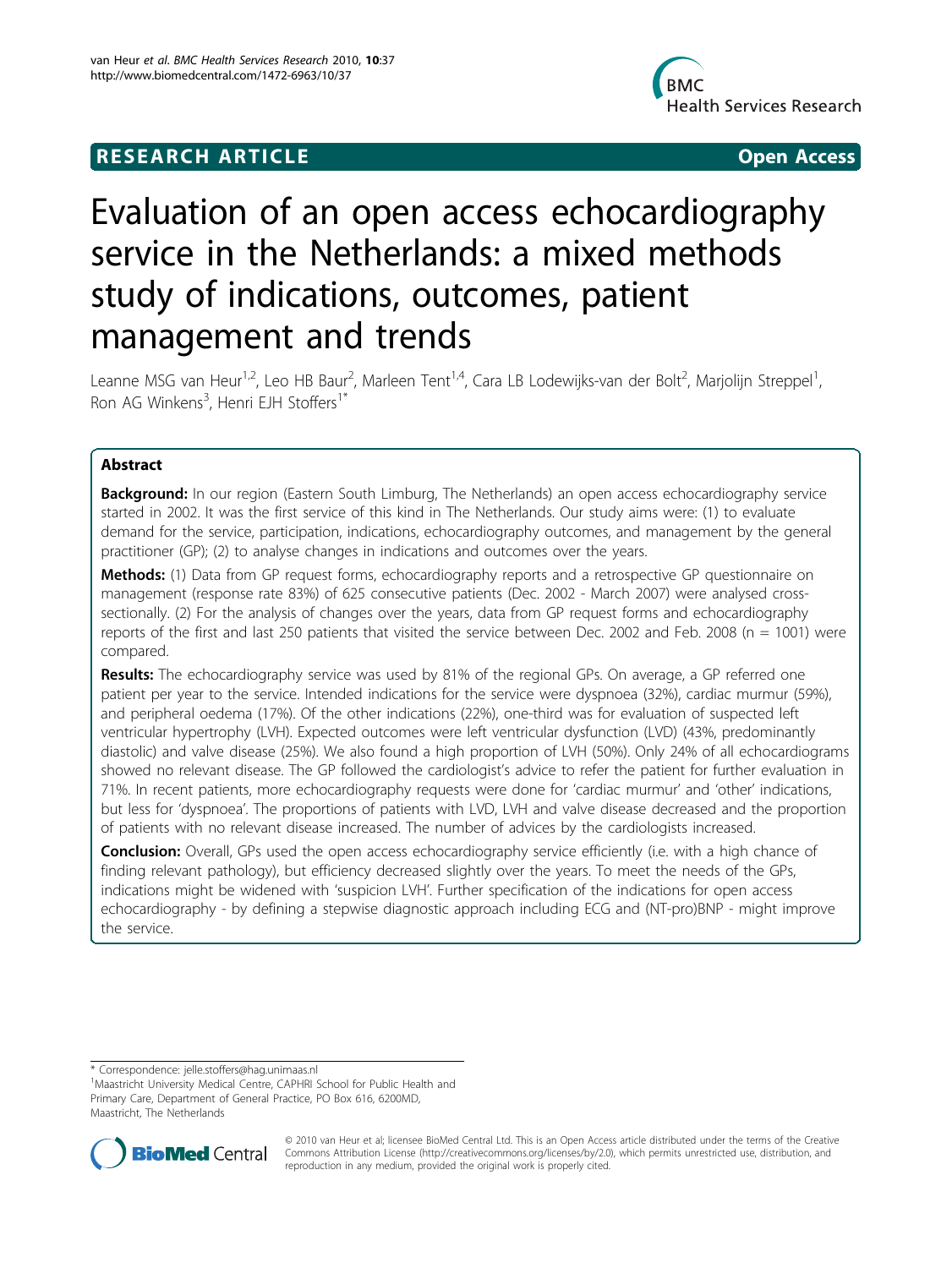## Background

Heart failure is a progressive disease with a high morbidity and mortality that affects roughly 2-3% of the Western Population [[1\]](#page-9-0). In individuals aged 55, almost one-third will develop heart failure during their remaining lifespan. Although prognosis has improved due to better treatment options, only 50% of all patients are still alive four years after the initial diagnosis [\[1\]](#page-9-0). Several studies have shown that patients thought to have heart failure frequently have been misdiagnosed [\[2](#page-9-0),[3\]](#page-9-0). Without an accurate diagnosis, many patients will be treated inappropriately [[4\]](#page-9-0). Heart failure is difficult to diagnose, especially in the early stages of the disease. Symptoms and signs are important in suggesting heart failure, but they are not sufficiently specific for establishing the diagnosis [\[5](#page-9-0)]. Therefore, a patient with suspected heart failure must have objective tests to confirm the diagnosis. To date, the gold standard to establish the diagnosis is an echocardiogram [[1](#page-9-0)]. In countries where the general practitioner (GP) has the role of being gatekeeper for specialist care, this would require a referral to a cardiologist.

In the United Kingdom several studies were conducted to evaluate open access echocardiography services [[6,7](#page-9-0)]. In these studies, GPs appraised the open access service positively. Furthermore, the echocardiography requests from primary care did not overload the echocardiography department of the hospital. Inspired by these experiences, cardiologists in our region (around the city of Heerlen, in the south of The Netherlands) started an open access echocardiography service in 2002. It was the first service of this kind in The Netherlands. The idea was to lower the threshold for GPs for supplementary diagnostic testing in patients with a raised suspicion of heart failure. Until then, a referral to the cardiologist was required. Our group performed a pilot study in two primary health care centres in the Heerlen region, to explore the feasibility of open access echocardiography. Subsequently, the service was extended to all GPs in our region [\[8](#page-9-0)].

The aim of the present study was to evaluate the service with regard to participation level of GPs in our region, indications for an echocardiography request, outcomes of the echocardiograms, advice given to the GPs by the cardiologists and management of the GP after having received the advice. Additionally, we wanted to analyse changes in indications and outcomes over the years. Thus, we hoped to obtain suggestions for improvement of the service.

## Methods

#### The open access echocardiography service

The service started as a pilot project for two primary health care centres with 13 GPs in December 2002. After a positive evaluation, all GPs in Eastern South Limburg (ESL) were invited to use the service. This region, with approximately 240.000 inhabitants, is an urban area around the city of Heerlen, located in the south of The Netherlands. It has one hospital organisation with three locations. There were 129 GPs working in 71 practices.

GPs were given the opportunity to order an echocardiogram via the hospital's diagnostic centre without referring the patient to a cardiologist, when they suspected the patient of having heart failure or valve disease. The GPs received a short training on the indications and restrictions for echocardiography and on the interpretation of the results. To prevent an overload of requests, the diagnostic indications were restricted to dyspnoea, cardiac murmur and peripheral oedema. It was agreed that the cardiologist would summarize the results and add an advice for the GP.

Following the request, the echocardiogram was made at the department of diagnostic imaging at the regional hospital (Atrium Medisch Centrum Parkstad, Heerlen). The results from the echocardiogram were interpreted by the cardiologist and sent to the GP. If the echocardiogram showed relevant abnormalities, the GP was advised to refer the patient to the cardiologist, to start or change medication, to repeat the echocardiogram within a few years or to consider endocarditis prophylaxis. The cardiologist could give more than one advice (i.e. 'repeat the echocardiogram within a few years' and 'consider endocarditis prophylaxis'). Adherence to the advice was left to the GP.

#### Study design

Data for evaluation of GP participation level, echocardiography indications, echocardiography outcomes, and cardiologist's advice were collected in consecutive patients and analysed cross-sectionally. Data of each patient referred to the open access echocardiography service were automatically included in the study, unless patients did not give their consent. Consent was asked when patients visited the echocardiography service. Data on GP management after the echocardiogram, were collected retrospectively in the electronic medical record system of the referring GPs, and analysed crosssectionally. Changes in indications, outcomes and advice over the years were assessed by a quasi-longitudinal comparison of two independent samples of consecutive patients.

The medical ethics committee of the Atrium Medical Centre (METC Atrium-Orbis-Zuyd) had approved the study (METC number 08-N-15; Nederlands Trial Register NTR1231).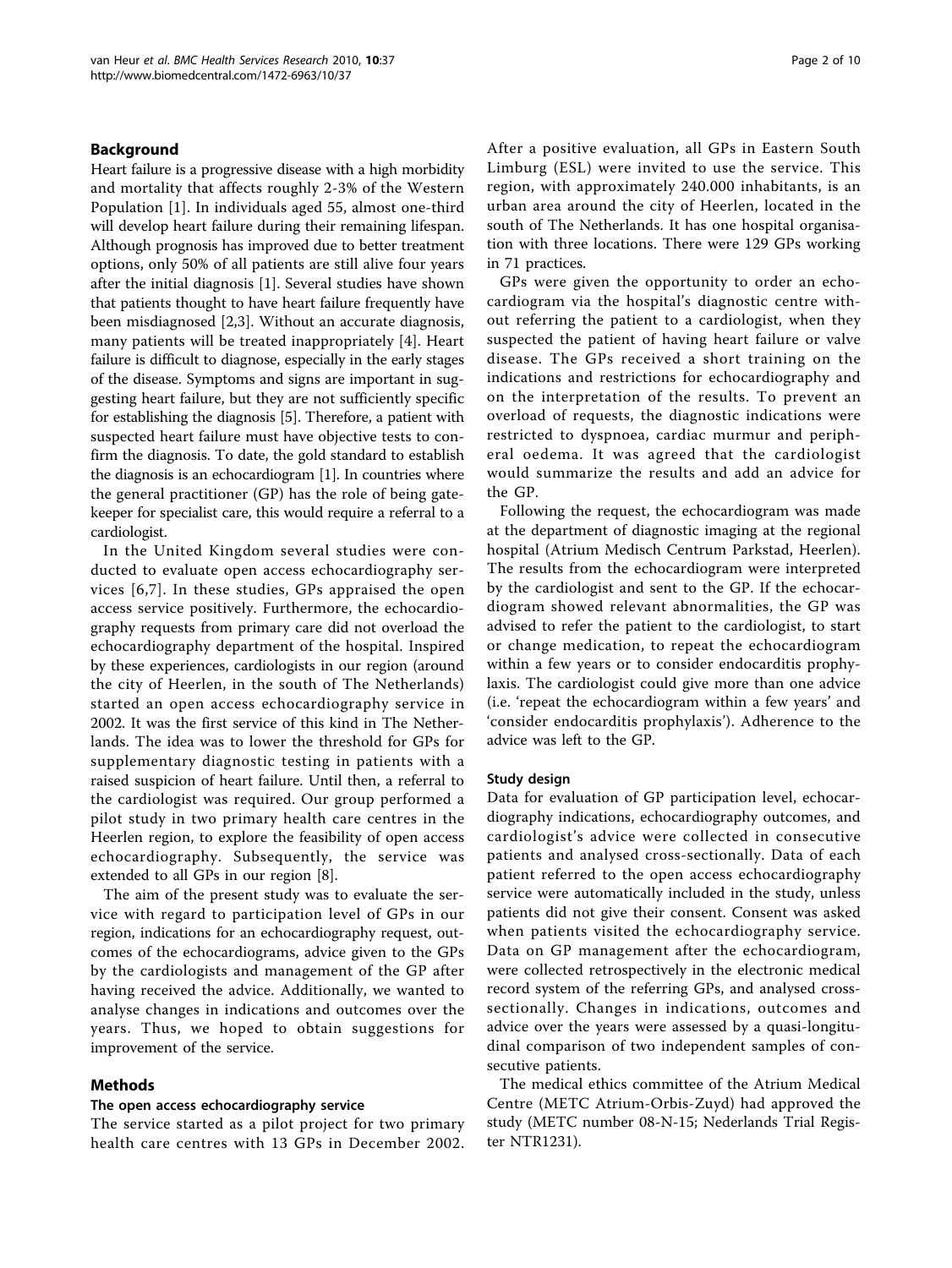# Data collection for this study (1) Consecutive data collection

Echocardiography request formA short request form was created for the GPs with tick boxes for quick completion. The GPs had to fill in the indication for ordering an echocardiogram, current medication (diuretic, nitrate, RAAS-inhibitor, etc.), relevant medical history (hypertension, diabetes, coronary insufficiency, obesity, COPD) and the findings of physical examination (blood pressure, heart rate, cardiac murmur, raised jugular vein pressure and peripheral oedema). The data from the request forms were registered anonymously in an SPSS database (MT, MS, LvH).

Echocardiography reportsThe echocardiograms were performed by (one of) four cardiologists with experience in cardiac imaging or a resident supervised by one of these cardiologists (Philips SONOS 5500 system, ENCONCERT digital storage and retrieval system). The results were interpreted by the cardiologist according to the criteria of the American and European Societies of Echocardiography [[9-12\]](#page-9-0). The following definitions were used:

- Left ventricular dysfunction (LVD)

Systolic LVD was defined as a left ventricular ejection fraction <40%. Diastolic dysfunction was estimated using peak velocity E/A ratios adjusted for age. Per age category cut-off values of peak velocity E/A ratio were used to estimate diastolic dysfunction [[13\]](#page-9-0). Because for patients younger than 20 years of age as yet no reliable cut-off values have been described in literature, the assumption was made that these patients had no diastolic dysfunction.

# - Valve disease

Aortic insufficiency was measured using the criteria of Perry and Reynolds and was assumed to be important if it was grade 2 or more [\[14,15](#page-9-0)]. Aortic valve stenosis was considered important if the maximal gradient was  $\geq 30$ mmHg or the mean gradient  $\geq 20$  mmHg. Aortic valve disease was defined as the presence of important aortic valve insufficiency, important aortic valve stenosis or a bicuspid aortic valve. Mitral valve insufficiency was graded by measurement of the jet area and proximal jet width at the vena contracta in addition to measurement of the continuous wave flow and the pulsed wave flow in the pulmonary veins. Mitral valve insufficiency was assumed to be important if leakage was grade 2 or more. Mitral valve stenosis was considered important when the maximal gradient was  $\geq 10$  mmHg. Mitral valve disease was defined as the presence of important mitral valve insufficiency, important mitral valve stenosis or a mitral valve prolaps. Pulmonary valve insufficiency was assumed to be important if the leakage was grade 2 or more. Pulmonary valve stenosis was considered important if the maximal gradient was  $\geq 15$  mmHg. Pulmonary valve disease was defined as the presence of important pulmonary stenosis or insufficiency. Tricuspid insufficiency was assumed to be important if the leakage was grade 2 or more.

- Other abnormalities

Left ventricular hypertrophy (LVH) was defined as a left ventricular mass calculated with the method of Devereux and indexed for length exceeding 102 g/m for males and 143 g/m for females [[16](#page-9-0)]. Pulmonary hypertension was considered present if the measured systolic pulmonary pressure was  $\geq$  35 mmHg. Measurement of the systolic pulmonary pressure was done by measuring the maximal velocity of the tricuspid regurgitation and calculation of the systolic pressure gradient between the right ventricle and right atrium according to the Bernoulli equation. Right atrial pressure was estimated by looking to the diameter and the collapse of the inferior cava vein. The septum was examined for defects such as persistent foramen ovale and atrial septum defect.

- No disease

In case there were no abnormalities, i.e. neither LVD, nor valve disease, LVH, pulmonary hypertension nor a septum defect, the outcome was coded as 'no disease'.

All data from the echocardiography reports were collected and stored anonymously in an SPSS database (MT, MS, LvH). In case of the absence of comments about previously mentioned structures and functions in echocardiographic reports, the assumption was made that there were no relevant abnormalities.

#### (2) Retrospective survey on management by the GP

The results of the ultrasound Doppler examination were returned to the GP with a comment on how to manage the patient. Between December 2002 and March 2007, 625 consecutive patients had visited the open access echocardiography service. In April 2007, all GPs who had participated were sent one or more questionnaires, depending on the number of patients for whom they had ordered an echocardiogram. It was a short questionnaire, almost fitting on one A4-page, containing five ultiple choice questions with multiple answer options, on: (1) the GP's considerations to order an echocardiogram, (2) the diagnostic procedures performed before the ordering of the echocardiogram, (3) known morbidity at that time, (4) medication use at that time, and (5) actions of the GP after the echocardiography result had been received (i.e. changes in cardiovascular or pulmonary medication, and other actions including referral to cardiologist or other medical specialist) (see additional file [1](#page-8-0)). In an accompanying letter, for each patient the date on which the echocardiogram was made was given. The GP was instructed to check the medical record of each patient, i.e. to locate the echocardiogram result and find the requested information on echogram ordering (before echocardiography) and patient management (after echocardiography), respectively.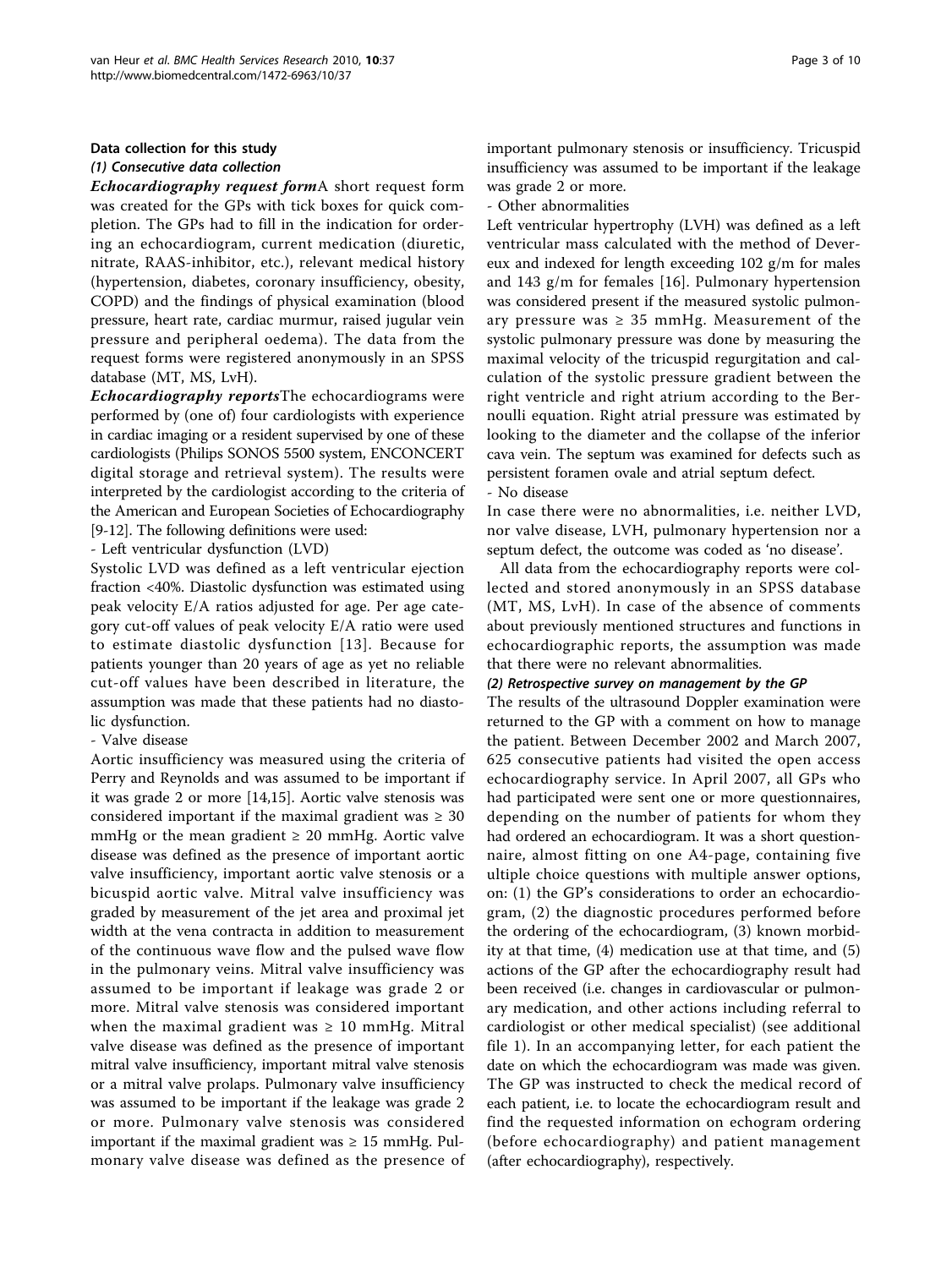We aimed for a minimal response rate of 60%. After a first mailing (April 2007), a second mailing (October 2007) was sent to all non-responders. After that, a reminder was done by e-mail and telephone to the nonresponding GPs. The data from the questionnaire were collected and stored anonymously in an SPSS database (MT, LvH). Data were missing due to non-returned questionnaires or death of the patient (6).

## Statistical analysis

Statistical analysis was done with SPSS for Windows version 13.0. Data from request forms, echocardiography reports and questionnaires were coded and variables were described. New values for variables were computed, based on numeric transformations of the existing variables.

Data for evaluation of GP participation level, echocardiography indications, echocardiography outcomes, and cardiologists' advice were analysed cross-sectionally, as were the data on GP management after the echocardiogram. For description of the different variables, frequency tables were made.

After these cross-sectional analyses had been done, we thought it would be worthwhile to study trends in indications and outcome. At that time (February 2008), the database had increased to 1001 patients, providing the opportunity for a quasi-longitudinal comparison of two independent samples of consecutive patients. We decided to compare the first and last 250 patients who had visited the echocardiography service between December 2002 and February 2008, for indications, echocardiographic outcomes and advice given. Therefore, the database was sorted according to date of investigation and the first and last 250 patients were selected, respectively. For comparison of percentages, the chisquare test was used. Continuous variables were analyzed using the independent samples T-test.

## Results

#### Use of the open access service by GPs

During a study period of 4.5 years, a request for echocardiography was made for 625 patients by 118 GPs from 70 practices, including 13 GPs from outside the region. This implies an average of five patients per participating GP, one patient per GP per year (range 0-9). The participation rate of GPs from the ESL region was 81.4% (105/129).

#### Patient characteristics

Of the patients included, 365 (58%) were female and 260 (42%) were male. Mean age was 60.5 years (SD: 18.2 years); 59.2 years (SD: 16.7 years) for men and 61.4 years (SD: 19.1 years) for women. Of the patients of whom the GP returned the questionnaire, 61.9% (320/ 517) had at least one relevant disease in their medical history. The most frequently reported disorder was hypertension (241; 46.6%).

#### Indications for echocardiography requests (Table 1)

The reasons for an echocardiography request by the GP were distributed as follows: cardiac murmur 368 (58.9%), dyspnoea 198 (31.7%), and peripheral oedema 105 (16.8%). No indication was given in six patients (1%). Details are presented in Table 1. The group of patients with other indications than was agreed upon beforehand, was rather large (137, 21.9%). The most common 'other' indication for an echocardiography request was evaluation of LVH, based on ECG abnormalities or the presence of hypertension (42, being 30.7% of the 'other' indications).

#### Outcome of the echocardiograms (Table [2\)](#page-4-0)

The most frequent echocardiographic diagnoses were LVH (313, 50.1%), diastolic LVD (236, 37.8%) and 'any valve disease' (155, 24.8%). Pulmonary hypertension was present in 93 patients (14.9%). LVH and diastolic LVD were present in high percentages in each indication group. A negative echocardiography outcome (i.e. no relevant disease) was present in 147 patients (23.5%). Further details are presented in Table [2](#page-4-0).

Table [2](#page-4-0) also describes the detailed outcomes for the indication 'other'. On average, the percentage of patients without abnormalities in this group (22.6%) was similar to that of the original indications. The percentage of LVH in patients tested for that particular reason was high (23/42, 54.8%). In addition, the presence of LVD was high in this subgroup (25/42, 59.5%).

Table 1 General practitioner's indications for open access echocardiography

| Indications for an echocardiography<br>request    | Frequency | Percentage* |
|---------------------------------------------------|-----------|-------------|
| Single indications                                |           |             |
| Cardiac murmur only                               | 243       | 389         |
| Dyspnoea only                                     | 78        | 12.5        |
| Peripheral oedema only                            | 24        | 3.8         |
| 'Other' only                                      | 102       | 16.3        |
| Combined indications                              |           |             |
| Dyspnoea and cardiac murmur                       | 59        | 9.4         |
| Dyspnoea and peripheral oedema                    | 41        | 66          |
| Cardiac murmur and other                          | 29        | 46          |
| Cardiac murmur and peripheral oedema              | 20        | 32          |
| Dyspnoea, cardiac murmur and<br>peripheral oedema | 17        | 27          |
| Dyspnoea and other                                | 3         | 0.5         |
| Peripheral oedema and other                       | 3         | 0.5         |
| No indication given                               | 6         | 1.0         |

 $*$  Total population:  $n = 625$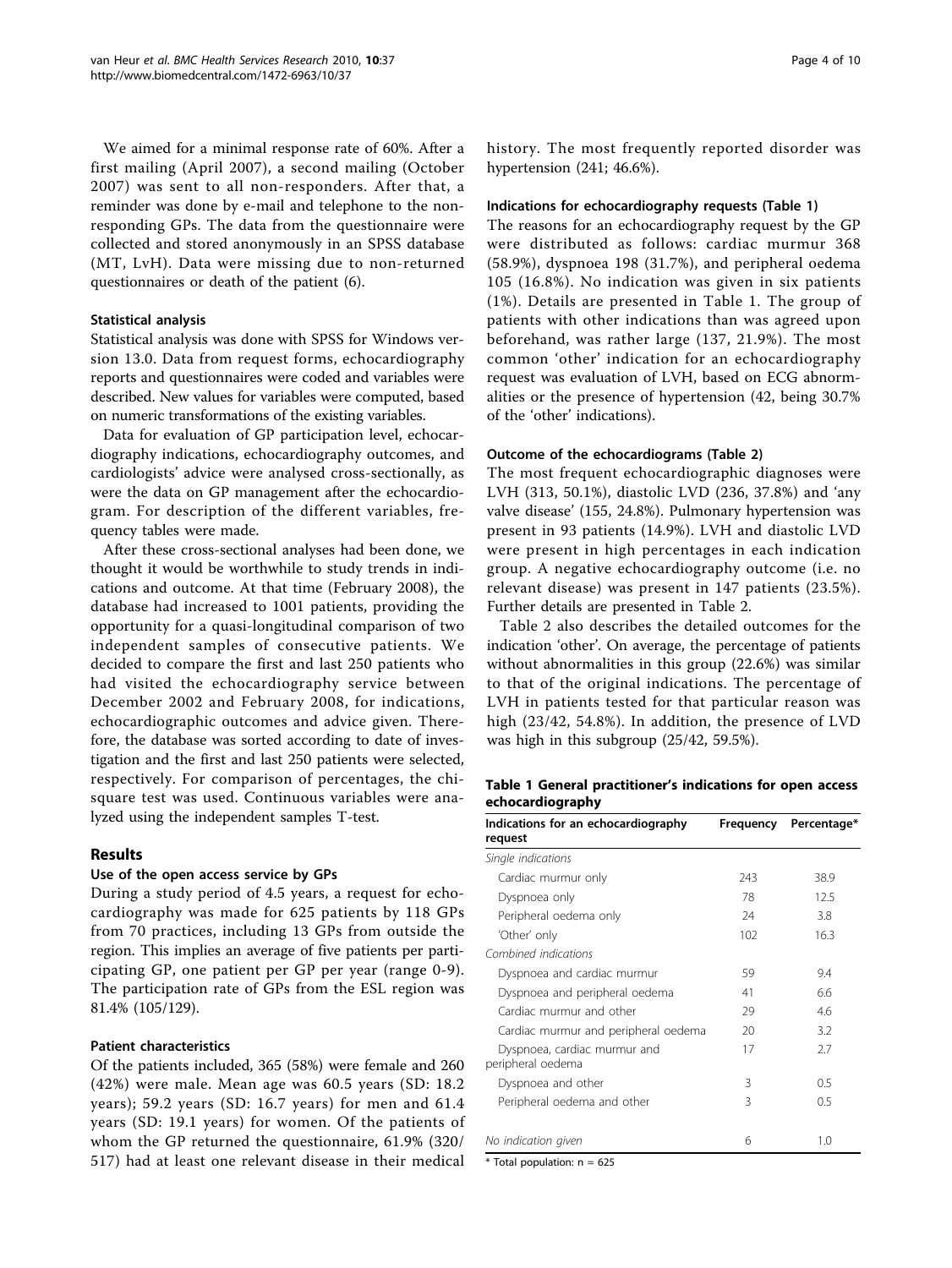<span id="page-4-0"></span>

| Table 2 Outcomes of echocardiography ordered by general practitioners (%) |  |  |  |  |
|---------------------------------------------------------------------------|--|--|--|--|
|---------------------------------------------------------------------------|--|--|--|--|

| GPs' indications for an echocardiography request | Echocardiographic outcome    |                  |                |               |                |                          |                          |                |
|--------------------------------------------------|------------------------------|------------------|----------------|---------------|----------------|--------------------------|--------------------------|----------------|
|                                                  | Left ventricular dysfunction |                  |                | Valve disease | <b>LVH</b>     | PHT                      | No disease*              |                |
|                                                  | Systolic                     | <b>Diastolic</b> | Both           | Any           |                |                          |                          |                |
| Cardiac murmur (total)                           | 13                           | 142              | $\overline{7}$ | 148           | 115            | 190                      | 56                       | 87             |
| $n = 368$                                        | (3.5)                        | (38.6)           | (1.9)          | (40.2)        | (31.3)         | (51.6)                   | (15.2)                   | (23.6)         |
| Dyspnoea (total)                                 | 21                           | 73               | 9              | 85            | 46             | 107                      | 37                       | 42             |
| $n = 198$                                        | (10.6)                       | 36.9)            | (4.5)          | (42.9)        | (23.2)         | (54.0)                   | (18.7)                   | (21.2)         |
| Peripheral oedema (total)                        | 15(14.3)                     | 42               | 7              | 50            | 29             | 55                       | 25                       | 17             |
| $n = 105$                                        |                              | (40.0)           | (6.7)          | (47.6)        | (27.6)         | (52.4)                   | (23.8)                   | (16.2)         |
| Other (total)                                    | 3                            | 68               | 3              | 68            | 20             | 60                       | 15                       | 31             |
| $n = 131(100\%)$                                 | (2.2)                        | (49.6)           | (2.2)          | (49.6)        | (14.6)         | (43.8)                   | (10.9)                   | (22.6)         |
| Hypertension, LVH?<br>$n = 42$ (30.7%)           | (2.4)                        | 25<br>(59.5)     | (2.4)          | 25<br>(59.5)  | 6<br>(14.3)    | 23<br>(54.8)             | 6<br>(14.3)              | 8<br>(19.0)    |
| Non-specific Complaints<br>$n = 20$ (14.6%)      | (5.0)                        | 9<br>(45.0)      | (5.0)          | 9<br>(45.0)   | 7<br>(35.0)    | $\overline{7}$<br>(35.0) | $\overline{2}$<br>(10.0) | 6<br>(30.0)    |
| FCG abnormalities                                | 0                            | 11               | 0              | 11            | $\mathbf{0}$   | $\overline{2}$           | $\overline{2}$           | 7              |
| $n = 19(13.9\%)$                                 | (0)                          | (57.9)           | (0)            | (57.9)        | (0)            | (10.5)                   | (10.5)                   | (36.8)         |
| Arrhythmias                                      | 0                            | 8                | 0              | 8             | $\overline{2}$ | 8                        | $\circ$                  | $\overline{2}$ |
| $n = 17(12.4\%)$                                 | (0)                          | (47.1)           | (0)            | (47.1)        | (11.8)         | (47.1)                   | (0)                      | (11.8)         |
| Septum defects                                   | 0                            | 5                | 0              | 5             | $\mathbf{0}$   | $\overline{4}$           | $\circ$                  | $\overline{4}$ |
| $n = 11 (8.0\%)$                                 | (0)                          | (45.5)           | (0)            | (45.5)        | (0)            | (36.4)                   | (0)                      | (36.4)         |
| Cardiac Diseases in Family                       | 0                            | $\mathfrak{D}$   | $\circ$        | 2             | (12.5)         | 3                        | $\circ$                  | 3              |
| $n = 8(5.8\%)$                                   | (0)                          | (25.0)           | (0)            | (25.0)        |                | (37.5)                   | (0)                      | (37.5)         |
| Other<br>$n = 20$ (14.6%)                        | (5.0)                        | 8<br>(40.0)      | (5.0)          | 8<br>(40.0)   | 4<br>(20.0)    | 13<br>(65.0)             | 5<br>(25.0)              | (5.0)          |

Abbreviations: GP general practitioner; LVH left ventricular hypertrophy; PHT pulmonary hypertension

\* No disease: neither valve disease nor left ventricular dysfunction or left ventricular hypertrophy or pulmonary hypertension or septum defects

#### Advice of cardiologist to GP (Table 3)

Of all echocardiography reports, 251 (40.2%) contained a specific advice to the GP. Details are given in Table 3. For the group of patients with at least one echocardiographic abnormality ( $n = 478$ ), this percentage was 47.5%. In patients with an echocardiographic abnormality, the advice to refer the patient to a cardiologist was given in 28.7%.

#### Management by the GP (Table [4\)](#page-5-0)

The response rate of the GP questionnaire on patient management was 82.7% (517/625). Of 397 patients with at least one echocardiographic abnormality, a questionnaire on management was available. For 114 (28.7%) of these patients, the GP received the advice to refer the patient to the cardiology outpatient department. Such an advice was received relatively often when the indication for the echocardiography had been peripheral oedema (see Table [4](#page-5-0)), or when the outcome of the echocardiographic examination was valve disease (54.4%).

In 81 cases (71.1%), the GP followed the advice of the cardiologist and indeed referred the patient to the outpatient department (Table [4\)](#page-5-0). This was done relatively

|  |  |  |  |  |  | Table 3 Advice given by the cardiologist, in percentages |  |  |
|--|--|--|--|--|--|----------------------------------------------------------|--|--|
|--|--|--|--|--|--|----------------------------------------------------------|--|--|

| Advice given                     | Patients with any disease*<br>$n = 478$ | Patients without any disease<br>$n = 147$ | <b>Total population</b><br>$n = 625$ |
|----------------------------------|-----------------------------------------|-------------------------------------------|--------------------------------------|
| No advice                        | 52.5                                    | 83.7                                      | 59.8                                 |
| Advice**                         | 47.5                                    | 16.3                                      | 40.2                                 |
| Refer to cardiologist            | 28.7                                    | 7.5                                       | 23.7                                 |
| Repeat echocardiogram in x years | 11.5                                    | 5.4                                       | 10.1                                 |
| Endocarditis prophylaxis         | 13.8                                    | 4.8                                       | 11.7                                 |
| Adjust medication                | 3.1                                     | 2.7                                       | 3.0                                  |
| Refer to pulmonologist           | 0.8                                     | $\overline{\phantom{a}}$                  | 0.6                                  |
| Wrong indication for referral    | 4.8                                     | 1.4                                       | 4.0                                  |
|                                  |                                         |                                           |                                      |

\*Any disease: at least one relevant abnormality, i.e. valve disease or left ventricular dysfunction or left ventricular hypertrophy or pulmonary hypertension or septum defects

\*\* The cardiologist could give more than one advice (i.e. 'Repeat echocardiogram in x years' and 'Endocarditis prophylaxis'); therefore, the sub-percentages of 'Advice' should not be summed.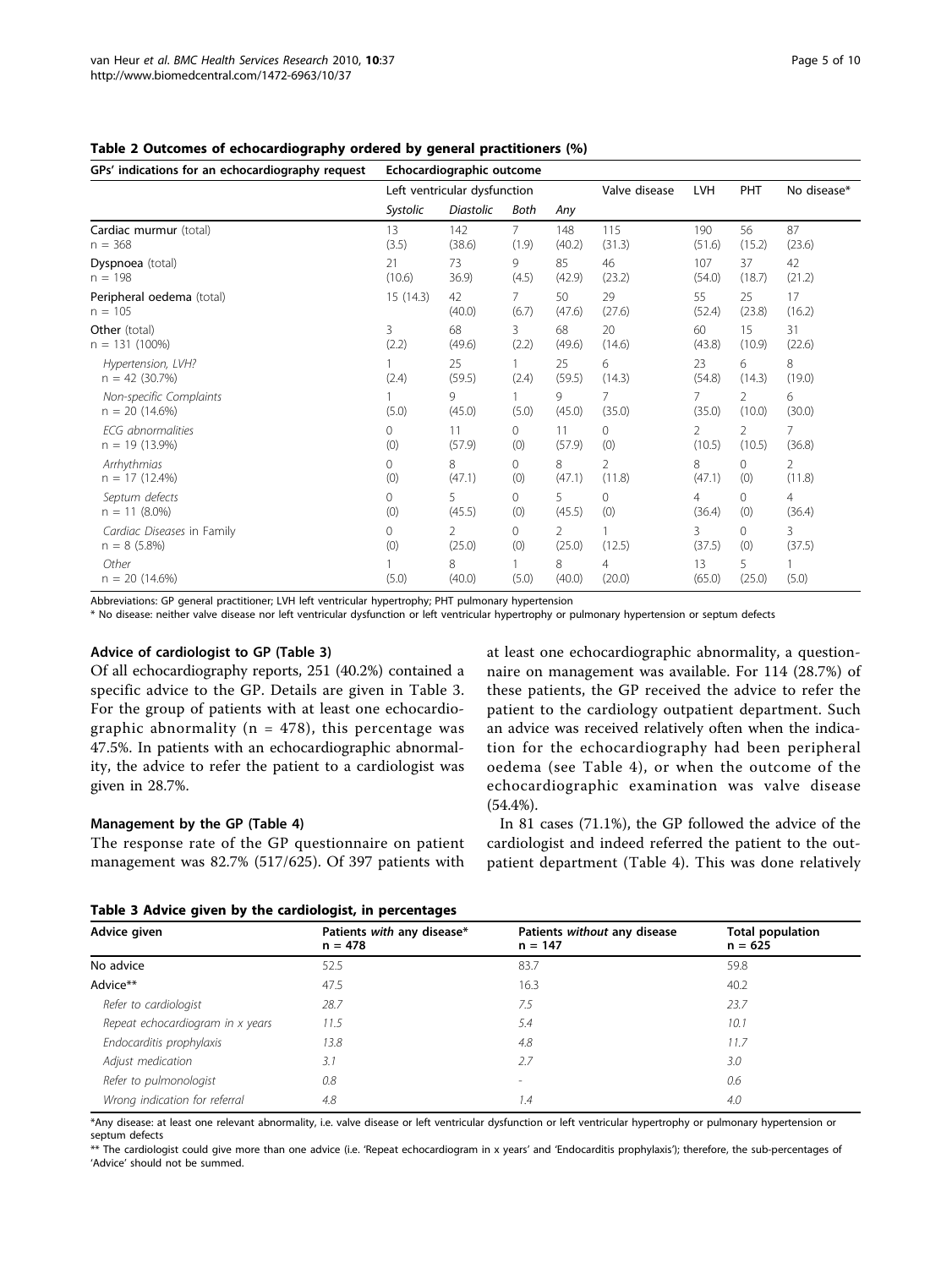| <b>Indication</b>                 | А:                                                                                                                   | B:                                                        | Management by GP                                                            |                                                                            |  |
|-----------------------------------|----------------------------------------------------------------------------------------------------------------------|-----------------------------------------------------------|-----------------------------------------------------------------------------|----------------------------------------------------------------------------|--|
|                                   | Patients with a relevant echocardiographic diagnosis*,<br>of whom the GP returned the questionnaire on<br>management | Advice of<br>cardiologist to<br>refer patient<br>(% of A) | <b>GP</b> followed<br>cardiologist's advice to<br>refer patient<br>(% of B) | GP referred patient<br>without advice of<br>cardiologist<br>$(% of [A-B])$ |  |
| Whole<br>group<br>$n = 625$       | 397                                                                                                                  | 114 (28.7)                                                | 81(71.1)                                                                    | 47 (16.6)                                                                  |  |
| Cardiac<br>murmur<br>$n = 368$    | 237                                                                                                                  | 73 (30.8)                                                 | 56 (76.7)                                                                   | 26 (15.9)                                                                  |  |
| Dyspnoea<br>$n = 198$             | 128                                                                                                                  | 43 (33.6)                                                 | 30 (69.8)                                                                   | 16 (18.8)                                                                  |  |
| Peripheral<br>oedema<br>$n = 105$ | 75                                                                                                                   | 35 (46.7)                                                 | 27(77.1)                                                                    | 12(30.0)                                                                   |  |
| Other<br>$n = 137$                | 84                                                                                                                   | 19 (22.6)                                                 | 8(42.1)                                                                     | 12 (18.5)                                                                  |  |

<span id="page-5-0"></span>Table 4 Management by general practitioners after open access echocardiography (%)

Abbreviations: GP general practitioner; LVD left ventricular dysfunction

\*Relevant Echocardiographic Diagnosis: at least one relevant abnormality, i.e. valve disease or left ventricular dysfunction or left ventricular hypertrophy or pulmonary hypertension or septum defects

often, if the indication for the echocardiography had been peripheral oedema or cardiac murmur. In the indication group 'other', GPs received relatively few advices for referral to the cardiologist compared with the original indication groups. In addition, the follow-up of a referral advice was relatively low in this group.

Of all patients with at least one echocardiographic abnormality but without an advice for referral, the GP still referred 47 patients (16.6%) to the cardiology outpatient department. This was done relatively often in case of an 'other' indication with established valve disease (37.5%), 'peripheral oedema' with established LVD (28.6%) or valve disease (30.4%), a cardiac murmur with established valve disease (28.2%), and dyspnoea with established LVD (25.6%).

Of all 517 patients of whom GP management data were available, eventually 128 (24.8%) were referred to the cardiology outpatient department after the echocardiographic examination.

# Comparison of indications and outcome over the years (Table [5\)](#page-6-0)

In Table [5](#page-6-0) a comparison is given between the first and last 250 patients that used the open access echocardiography service between December 2002 and February 2008 (n = 1001). Both samples did not differ statistically significant with regard to mean age and gender. Table [5](#page-6-0) shows only the statistically significant differences in indications and outcomes. In the most recent group more echocardiography requests were done for 'cardiac murmur' and 'other' indications, but less for 'dyspnoea', as compared to the first group. The proportion of

patients with LVD decreased (34.0% vs. 44.0%) as did the proportion of patients with valve disease (17.2% vs. 26.0%) and LVH (39.6% vs. 48.4%). Conversely, the proportion of patients with no relevant echocardiographic abnormality increased (32.8% vs. 22%). As compared to earlier patients, in recent patients with echocardiographic abnormalities, the cardiologists gave more advice to the GPs (59.5% vs. 40.0%), especially on repeating the echocardiographic examination and adjustment of medication.

#### Discussion

#### Summary of main findings

The participation rate of GPs in the study region was 81%. Each participating GP referred roughly one patient per year to the open access echocardiography service. Only in less than a quarter of all cases, no echocardiographic abnormalities were found. An unintended outcome was the high proportion of patients with LVH (50%). One-fifth of all requests were for 'other' indications than was agreed upon beforehand. Evaluation of possible LVH was the most common indication in this group. More than half of these patients actually had LVH. In half of all patients with an echocardiographic abnormality, the GP received an advice of the cardiologist. Of all patients, eventually a quarter was referred to the cardiology outpatient department. Over a period of five years, the indications for an echocardiographic request shifted towards 'cardiac murmur' and 'other indications'. A decrease of relevant outcomes (LVH, LVD, valve disease) and an increase of 'no disease' were observed. Cardiologists improved in giving advice to the GPs.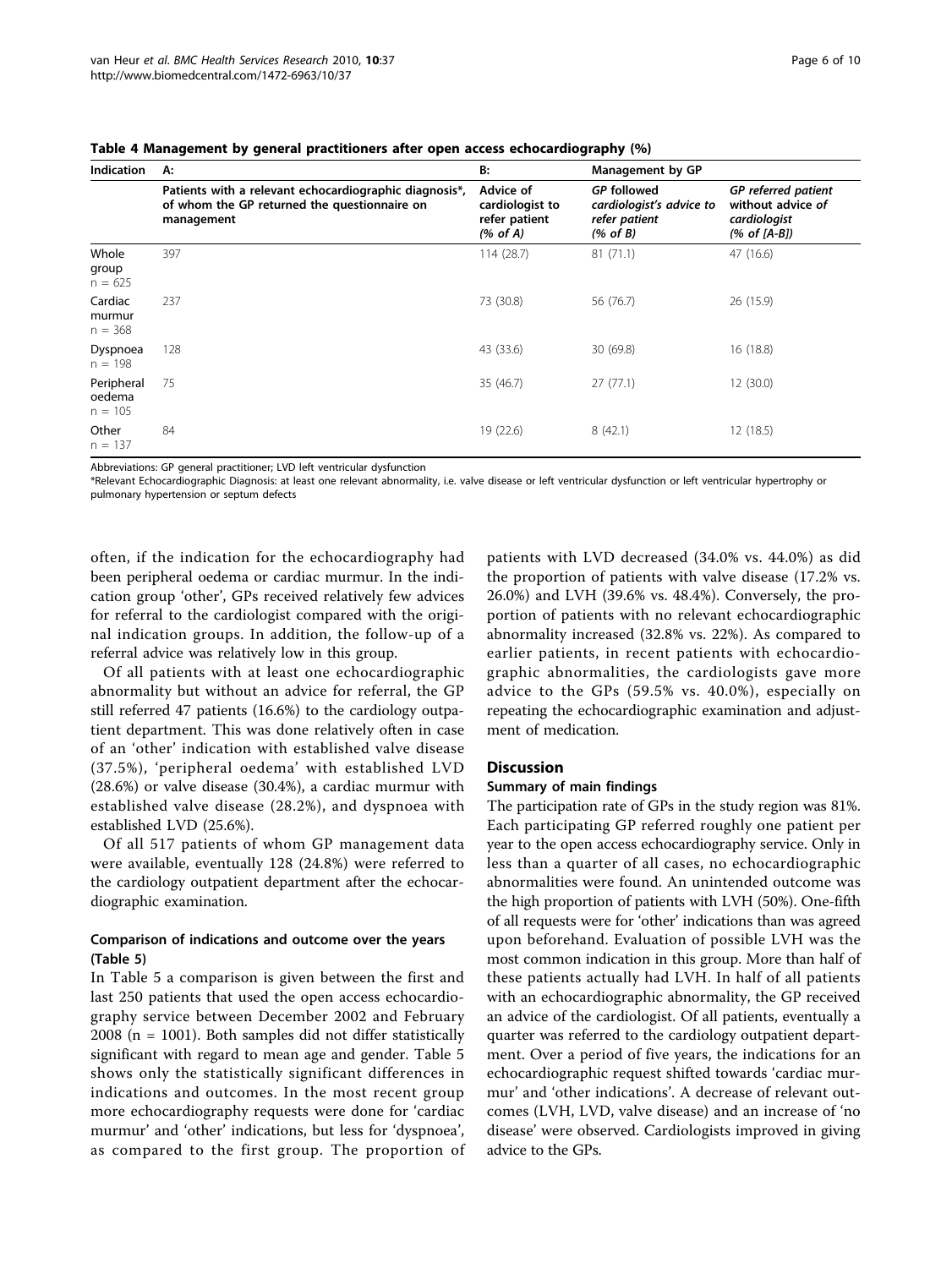| Variable                                                                  | First 250 patients | Last 250 patients | Change                       | p-value |
|---------------------------------------------------------------------------|--------------------|-------------------|------------------------------|---------|
| <b>Patient characteristics</b>                                            |                    |                   |                              |         |
| Mean age, in years (SD)                                                   | 62.6 (18.0)        | 59.5 (19.1)       |                              | 0.057   |
| Gender, number of females                                                 | 147 (58.8)         | 151 (60.4)        |                              | 0.715   |
| <b>Indications</b>                                                        |                    |                   |                              |         |
| Cardiac murmur only                                                       | 79 (31.6)          | 100(40.0)         | $^{+}$                       | 0.050   |
| Any dyspnoea                                                              | 111(44.4)          | 65(26.0)          |                              | 0.000   |
| Dyspnoea only                                                             | 50 (20.0)          | 20(8.0)           |                              | 0.000   |
| Dyspnoea and peripheral oedema                                            | 24 (9.6)           | 11(4.4)           |                              | 0.023   |
| 'Other' indications                                                       | 41 (16.4)          | 67(26.8)          | $^{+}$                       | 0.005   |
| 'Other' only                                                              | 27 (10.8)          | 55 (22.0)         | $^{+}$                       | 0.001   |
| Echocardiographic outcome                                                 |                    |                   |                              |         |
| Any LVD                                                                   | 110 (44.0)         | 85 (34.0)         |                              | 0.022   |
| Diastolic LVD only                                                        | 95 (38.0)          | 74 (29.6)         |                              | 0.047   |
| Any valve disease                                                         | 65 (26.0)          | 43 (17.2)         |                              | 0.017   |
| Mitral insufficiency                                                      | 18(7.2)            | 8(3.2)            |                              | 0.044   |
| Pulmonary insufficiency                                                   | 7(2.8)             | 0(0)              |                              | 0.008   |
| Tricuspid insufficiency                                                   | 21(8.4)            | 3(1.2)            |                              | 0.000   |
| LVH                                                                       | 121 (48.4)         | 99 (39.6)         |                              | 0.047   |
| PHT                                                                       | 48 (19.2)          | 23(9.2)           | $\qquad \qquad \blacksquare$ | 0.001   |
| No disease*                                                               | 55 (22.0)          | 82 (32.8)         | $^{+}$                       | 0.007   |
| Outcome per indication                                                    |                    |                   |                              |         |
| PHT/cardiac murmur                                                        | 24/131 (18.3)      | 11/147(7.5)       |                              | 0.007   |
| PHT/dyspnoea                                                              | 23/111 (20.7)      | 6/65(9.2)         |                              | 0.047   |
| No disease/dyspnoea                                                       | 23/111 (20.7)      | 23/65 (35.4)      | $+$                          | 0.033   |
| No disease/'other'                                                        | 6/41(14.6)         | 22/67 (32.8)      | $^{+}$                       | 0.036   |
| Cardiologist's advice in patients with positive echocardiographic outcome |                    |                   |                              |         |
| Any advice                                                                | 78/195 (40.0)      | 100/168 (59.5)    | $^{+}$                       | 0.000   |
| Repeat echocardiogram in x years                                          | 8/195 (4.1)        | 28/168 (16.7)     | $^{+}$                       | 0.000   |
| Adjust medication                                                         | 8/195 (4.1)        | 21/168 (12.5)     | $^{+}$                       | 0.003   |

<span id="page-6-0"></span>

|  |  | Table 5 Open access echocardiography: significant changes in indications, outcomes and specialist advice (SD, %) |
|--|--|------------------------------------------------------------------------------------------------------------------|
|--|--|------------------------------------------------------------------------------------------------------------------|

Abbreviations: LVD left ventricular dysfunction; LVH left ventricular hypertrophy, PHT pulmonary hypertension; + increase; - decrease

\*No disease: neither valve disease nor left ventricular dysfunction or left ventricular hypertrophy or pulmonary hypertension or septum defects

#### Strengths and limitations of the study

This study describes echocardiography data from primary care. Our analysis comprised a period of 4.5 to more than 5 years, using data collected during regular patient care. This allowed us to include a large number of cases that reflect daily general practice. However, in some echocardiography reports information was missing about certain structures or functions. In these cases, the assumption was made that there were no relevant abnormalities.

In this study, we used a retrospective questionnaire to acquire information about the management of the GPs. The questionnaire response rate was high (82.7%), indicating a low risk of selection bias. However, GPs had to fill in information about patients who sometimes were referred a few years ago; for questions about medication, additional diagnostic tests and medical history this will not have been a problem, because these data are clearly

registered in the GP's electronic patient record. Nevertheless, we cannot rule out that in some cases the GP will have relied on his memory when he did not find the exact answer to a question in the patient record. We also could not correct for possible missing data in the medical records. This may have caused a negative bias in our results on the adherence of the GPs to the advice of the cardiologists.

Finally, we did neither estimate costs nor compare the cost-effectiveness of scenarios with and without the open access service, respectively. This would require an RCT design.

# Diastolic left ventricular dysfunction, left ventricular hypertrophy and hypertension

The intended outcomes of the echocardiograms were valve disease and LVD. We found a higher proportion of patients with LVD than has been reported in previous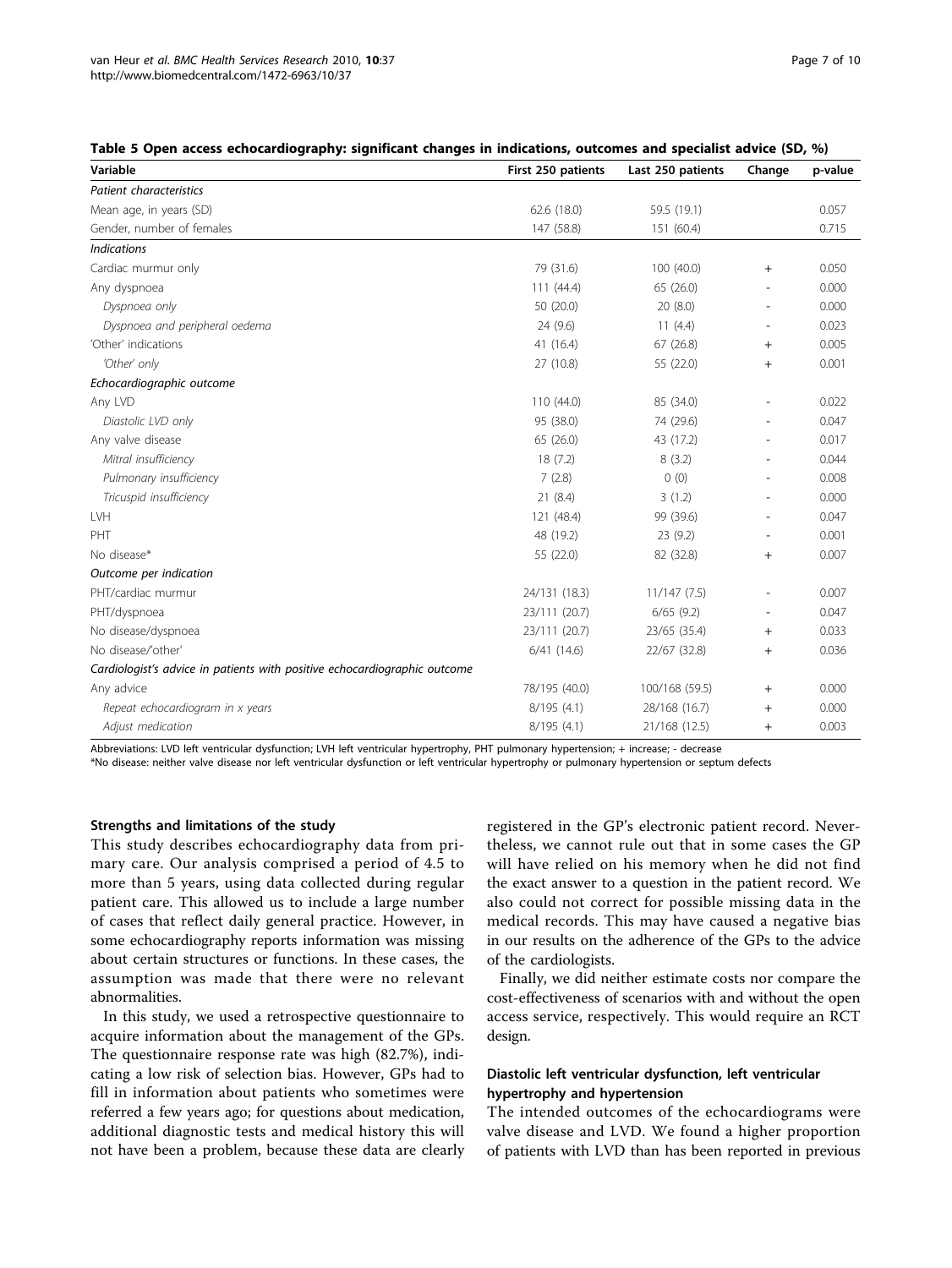studies [\[17,18](#page-9-0)]. However, these studies only examined systolic dysfunction, whereas in our study diastolic dysfunction was also examined and in fact formed the majority of the LVD cases.

In our study the proportion of echocardiography requests for indications other than was agreed upon beforehand, was higher (22%) than we had expected from earlier studies [[8,19](#page-9-0)]. One third of these requests were made by the GPs for evaluation of LVH. This suggests that GPs consider LVH evaluation a useful indication for open access echocardiography. The results showed that many of these patients (55%) indeed appeared to have LVH.

The high proportions of diastolic LVD and LVH reflect the importance of hypertension as cause of heart failure in primary care patients. This is in accordance with the study of Rutten et al, who compared cardiologists and GPs for what they considered important factors for the diagnosis of heart failure. For cardiologists the three most important cardiovascular risk groups were ischemic heart disease (56%), valve disease (43%) and hypertension (41%); for GPs these were hypertension (53%), ischemic heart disease (31%), and atrial fibrillation (23%) respectively [[20\]](#page-9-0).

#### Use of the echocardiography service by the GPs

In our study, the GPs ordered an echocardiography cautiously. The low percentage of patients without echocardiographic abnormalities in the group 'other' indications' supports the view that GPs had a good judgment of the benefit of an echocardiogram requested for indications other than the three original indications. On the other hand, one might wonder whether GPs should not have used the open access service more often. On average, a GP ordered an echocardiographic examination for one patient per year. The incidence of heart failure in the Netherlands is 2 ‰ per year for men and 2.3 ‰ per year for women [\[21\]](#page-9-0). The standard list of patients per GP in The Netherlands is over 2000. According to these numbers, an average GP would establish a new diagnosis of heart failure in at least five patients per year, two men and three women. This diagnosis would be the result of a diagnostic process among patients in whom heart failure had been part of the differential diagnosis: patients older than 45 years of age, who presented with symptoms like dyspnoea, ankle oedema or fatigue, and in whom respiratory causes could be excluded. A rough estimate would be 20 'suspected' patients per GP per year. These patients can be subdivided into three categories. The first category includes patients in whom the diagnosis heart failure is evident from the patient's symptoms, medical history and physical examination. The second category includes patients who are already treated by a cardiologist the moment the diagnosis

'heart failure' is made. In both categories, the GP may consider an echocardiogram not necessary. The last category includes patients with non-conclusive symptoms who need an echocardiogram to confirm or exclude the diagnosis heart failure. These patients could benefit from an open access echocardiography service. Taking this into account, inclusion of roughly one patient per GP per year for open access echocardiography is probably lower than could be expected. Together with the relative small percentage of patients without abnormalities (23.5%) in comparison with other studies [[18,22,23](#page-9-0)], this might imply GPs were too strict in their test ordering behaviour. Another option is that many patients who were suspected of having heart failure still were referred to the cardiologist while they would be suitable for the open access service.

The analysis over five years showed that GPs became less strict in their indications (more requests for 'other' indications), but also less efficient (i.e. a lower chance of pathological results of the echocardiographic examinations).

#### Patient management

On average, the percentage of advice given by the cardiologist was low: in half of the cases with an echocardiographic abnormality. However, this figure improved over time (60% in recent cases vs. 40% in previous cases). Our study is one of the few to examine the management of the GP after receiving advice of the cardiologist. One study provided GPs with an interpretation of a scan and with guidance on management, but whether these recommendations were implemented was not described [[4\]](#page-9-0). In another study was explained that one had chosen not to provide specific advice about management for fear that these recommendations might be implemented without considering other factors in their decision [[6](#page-9-0)]. This worry probably is not justified: in our study, the GPs adhered to the advice to refer the patients to the cardiology outpatient department in only two-third of cases with echocardiographic abnormalities and GPs also referred patients for whom the cardiologist had not suggested to do so. From our results, one might deduce that GPs varied in their adherence behaviour depending on their reason for the request and the outcome. E.g., in patients referred because of a 'cardiac murmur' or 'peripheral oedema', the GPs followed the advice of the cardiologist more closely. In addition, when the outcome was 'valve disease' or 'LVD', GPs more often adhered to the cardiologist's advice.

#### Implications for clinical practice

The purpose of starting the open access echocardiography service was to lower the threshold for supplementary diagnostic testing in patients suspected of heart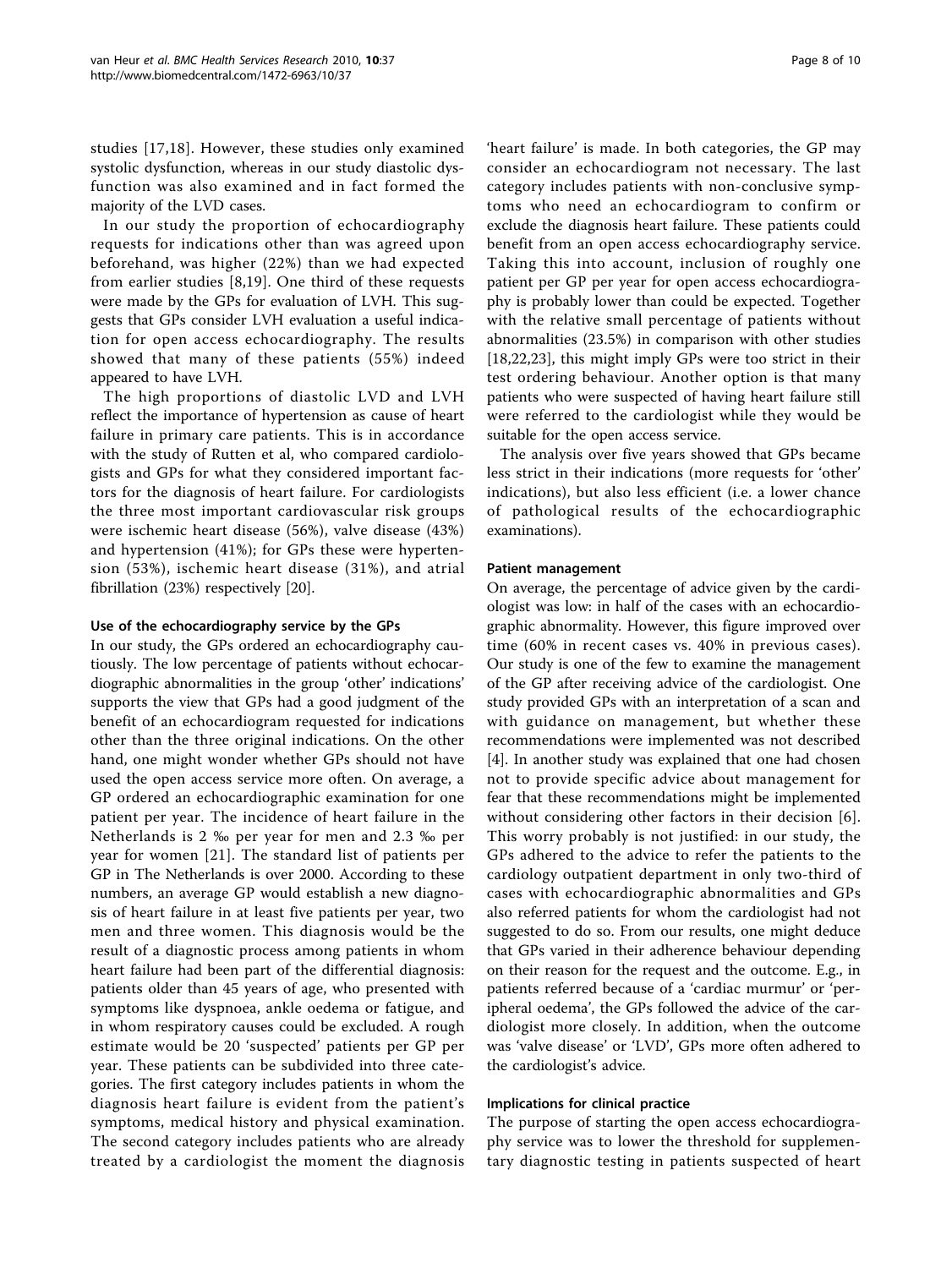<span id="page-8-0"></span>failure. Our analysis demonstrates that with the current indications for open access echocardiography many patients with heart failure, especially diastolic heart failure, are detected. We reasoned however, that more patients could have been examined, taking the incidence of heart failure into account. Our study also revealed that GPs widened the indication spectrum for an echocardiographic examination with 'evaluation for possible LVH' in patients with hypertension. Given the high number of positive results, this seemed a justified choice. To improve the service in the future, we suggest evaluating the service regularly in joint meetings of GPs and cardiologists, to discuss potential adaptations of criteria for referral and wishes for the communication of results.

What diagnostic choices could a GP make in case of suspicion of heart failure? Some GPs will order an echocardiogram directly; others will first perform more accessible tests like an ECG or the measurement of the plasma concentration of (NT-pro)BNP. During the first years in which the open access service was operational, measurement of (NT-pro)BNP was not yet available. In previous studies the value of an ECG and measurement of (NT-pro)BNP was already pointed out as possible screening tools for excluding heart failure [[1](#page-9-0),[8](#page-9-0),[19\]](#page-9-0). Recent studies do not agree yet about the value of a normal ECG to exclude heart failure [[24,25\]](#page-9-0). There is growing consensus that a normal ECG is unlikely to be consistent with heart failure [\[26](#page-9-0)]. The same is true for a normal or low concentration of (NT-pro)BNP [\[26](#page-9-0),[27](#page-9-0)]. Considering the diagnostic value of both tests separately, it is plausible to assume that if both tests are normal heart failure can be excluded as a cause of the symptoms. If one of these two tests is abnormal, an echocardiogram could be requested.

What diagnostic choices could a GP make when he wants to evaluate the presence of LVH? This study from primary care showed a high number of patients with LVH, an important precursor of overt heart failure. Patients with LVH should be treated with RAAS-inhibitors to prevent or delay development to heart failure [[28](#page-9-0)]. Therefore, it is important to detect patients with LVH who are not being treated yet with RAAS-inhibitors. Only these patients will benefit from further evaluation with echocardiography [[29](#page-9-0)]. However, according to recent studies, a positive ECG is sufficient to prove the presence of LVH. In these cases, an echocardiogram would not be necessary [[30\]](#page-9-0). But an ECG negative for LVH is not sufficient to exclude LVH. This implies that if a patient with hypertension is not treated with an RAAS-inhibitor yet, and has an ECG negative for LVH, an echocardiogram is appropriate to determine whether or not LVH is present [\[30](#page-9-0)].

## Conclusion

Among GPs, open access echocardiography is a popular service to detect patients with heart failure and patients at risk for developing heart failure. Overall, GPs used the open access echocardiography service efficiently (i.e. with a high chance of relevant pathology), but efficiency decreased slightly over the years. To meet the needs of the GPs, indications might be widened with 'suspicion LVH'. Further specification of the indications for open access echocardiography - by defining a stepwise diagnostic approach including ECG and (NT-pro)BNP might improve the service and make it clearer for GPs when to use it.

Additional file 1: Translated Questionnaire on GP Management, Open Access Echocardiography Heerlen region. English version of the Dutch questionnaire used to collect the data for the retrospective survey on management by the GP. Click here for file [ http://www.biomedcentral.com/content/supplementary/1472-6963-10-

#### Acknowledgements

37-S1.DOC ]

The authors wish to thank the cardiologists and cardiology trainees of Atrium Medisch Centrum Parkstad Heerlen who performed the echocardiographic examinations for this project. We also thank the GPs in Eastern South Limburg who returned the Questionnaire on patient management. Finally, we like to thank Mrs. Karin Aretz, senior research assistant at the department of General Practice, for her assistance in data management.

#### Author details

<sup>1</sup>Maastricht University Medical Centre, CAPHRI School for Public Health and Primary Care, Department of General Practice, PO Box 616, 6200MD, Maastricht, The Netherlands. <sup>2</sup> Atrium Medisch Centrum Parkstad, Department of Cardiology, PO Box 4446, 6401CX, Heerlen, The Netherlands. <sup>3</sup>Maastricht University Medical Centre, Department of Integrated Care, PO Box 5800, 6202AZ, Maastricht, The Netherlands. <sup>4</sup>Streekziekenhuis Koningin Beatrix, PC Box 9005, 7100GG Winterswijk, The Netherlands.

#### Authors' contributions

LB, RW, CLvdB and HS conceived and designed the study. LB, CLvdB, LvH, MT and MS collected the data. LvH, MT and MS participated also in data entry and data analysis. LB, HS and MT designed the questionnaire on GP management. LvH, under supervision of LB and HS, performed the statistical analysis. A draft version of the paper was made by LvH, partly based on earlier reports by MT and MS, and reviewed by all authors. HS and LvH wrote the final manuscript. All authors read and approved the final manuscript.

#### Authors' information

LB and CLvdB are cardiologists at the 'Atrium Medisch Centrum Parkstad' Hospital in Heerlen, the Netherlands. LB is a honorary staff member of the Institute for Medical Education at the faculty of Health, Medicine and Life Sciences at Maastricht University Medical Centre. RW and HS are general practitioners in the ESL region, and both are associate professor at Maastricht University Medical Centre. LB, CLvdB, RW and HS initiated the Open Access Cardiology study as a research project for medical students in their final  $(6<sup>th</sup>)$  year. MT, MS and LvH are graduated physicians. At the time, they were medical students at Maastricht University Medical Centre, who had chosen this project for their research elective in year 6.

#### Competing interests

The authors declare that they have no competing interests.